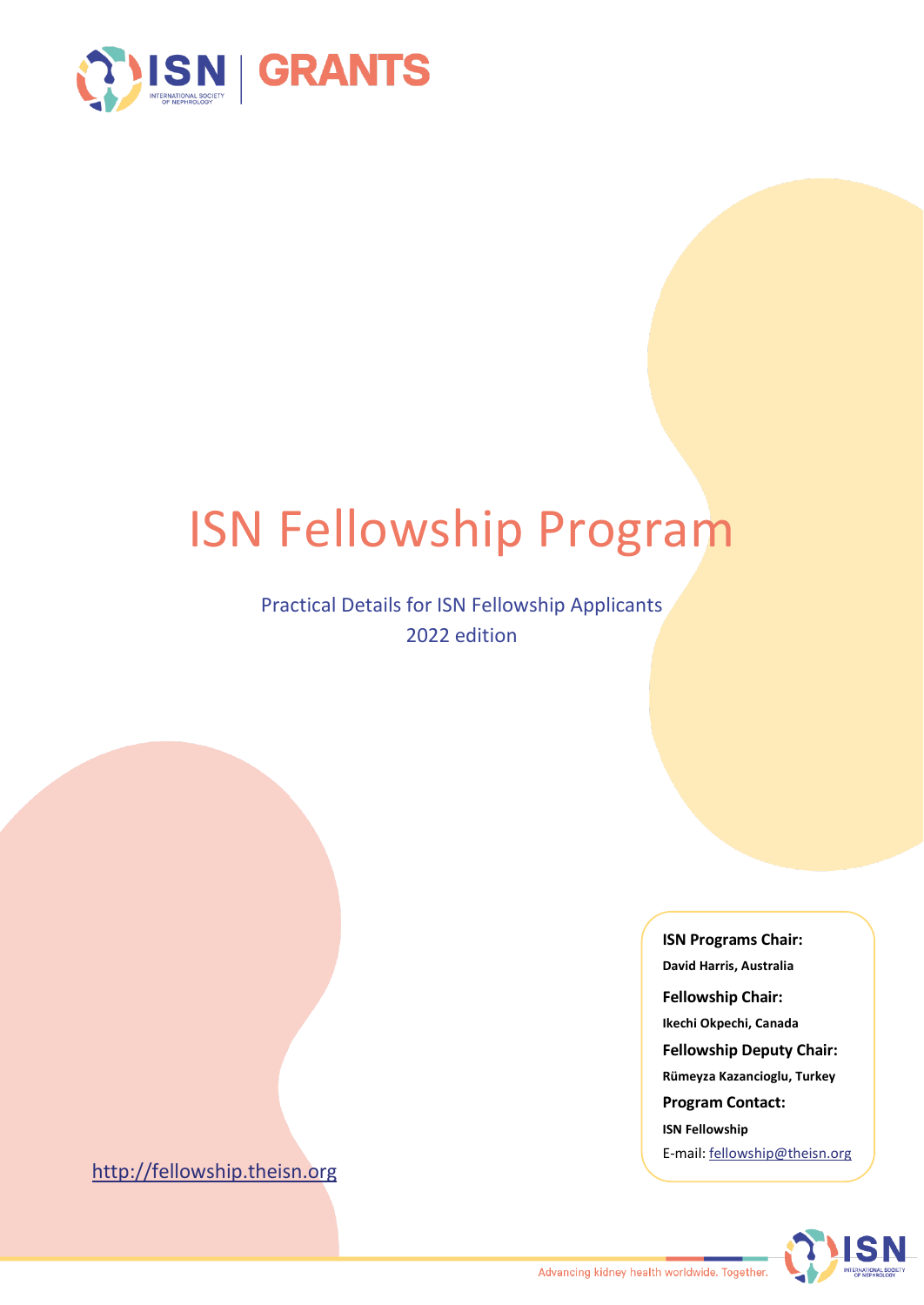# **Table of Contents**

From your first step in the application process to your return upon completion of your training, this document is meant as a guide that will help you all throughout your ISN Fellowship.

The ISN Fellowship Program has 2 separate application rounds each year. The respective deadlines for submitting complete applications with all supporting documents are *May 1* and *October 1*.

| 1.               |  |
|------------------|--|
| 2.               |  |
| 3.               |  |
| 4.               |  |
| 5.               |  |
| 6.               |  |
| $\overline{7}$ . |  |
| 8.               |  |

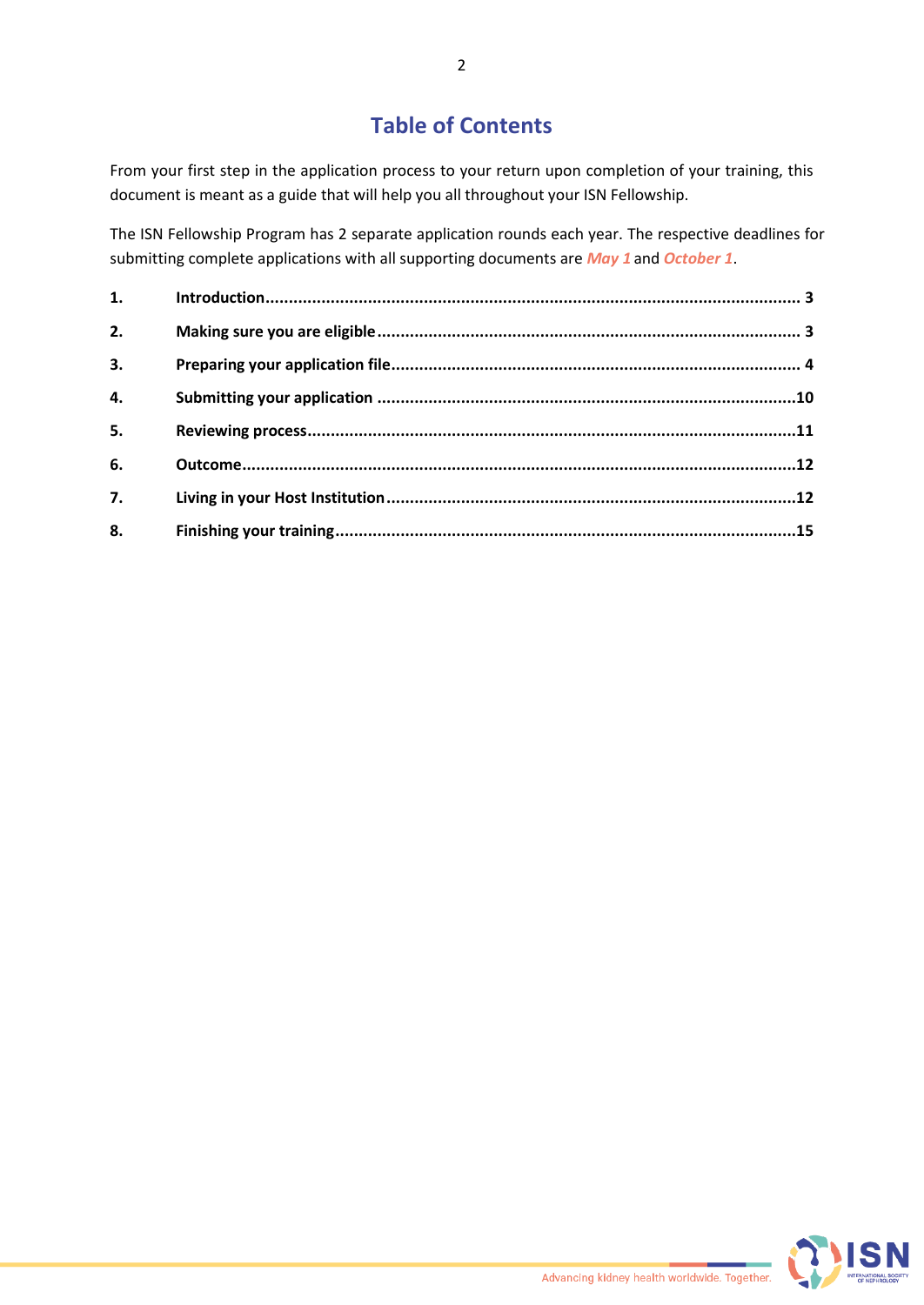# <span id="page-2-0"></span>1. INTRODUCTION

The International Society of Nephrology has been offering Fellowship grants to young nephrologists around the world for over 30 years, with more than 800 Fellows having graduated from the program. ISN Fellowships are a unique opportunity for doctors working in low-resource settings to access highquality, in-person training that is not otherwise available to them in their home institution or country.

The Fellowship program is a capacity-building program, with a strong focus on identifying and filling unmet needs in low- and middle-income countries. Grant recipients are required to return home at the end of their training, to put their newfound skills to good use and advance kidney care in their home region. Many Fellows go on to become leaders of nephrology in their home country, as well as active members and ambassadors of the ISN.

The Fellowship application process requires that you demonstrate not only that you are qualified to complete your proposed training, but also that there is a real need in your home country and, crucially, that your training plan will help address that need. We strongly recommend that you begin your application at least one month before the deadline so you have time to gather all the required documents to demonstrate these points.

# <span id="page-2-1"></span>2. MAKING SURE YOU ARE ELIGIBLE

### ELIGIBILITY CRITERIA

If you can answer all these questions positively, you are ready to proceed with your application.

- Are you an ISN full or trainee member? You can become a member by visiting [https://www.theisn.org/join-the-isn/become-a-member/.](https://www.theisn.org/join-the-isn/become-a-member/)
- Are you 40 years old or younger? If you are between 41 and 45, you may only apply for a shortterm (6 months or less) targeted Fellowship. Those older than 45 are ineligible for ISN fellowship application
- Are you living and working in a lower, lower-middle, or upper-middle income country according to the World Bank? <https://datahelpdesk.worldbank.org/knowledgebase/articles/906519>
- Have you completed training in post-graduate Internal Medicine in your home country?
- Are you nominated by a home mentor and your home institution guaranteeing your reemployment once your fellowship has been completed?
- Can you be recommended by two senior nephrologists in your home country?
- Are you endorsed by the national society of nephrology in your home country? If you are applying from a country where there is no nephrology practice, you can apply for a Fellowship training only if you have governmental or institutional support to set up a nephrology program upon your return.

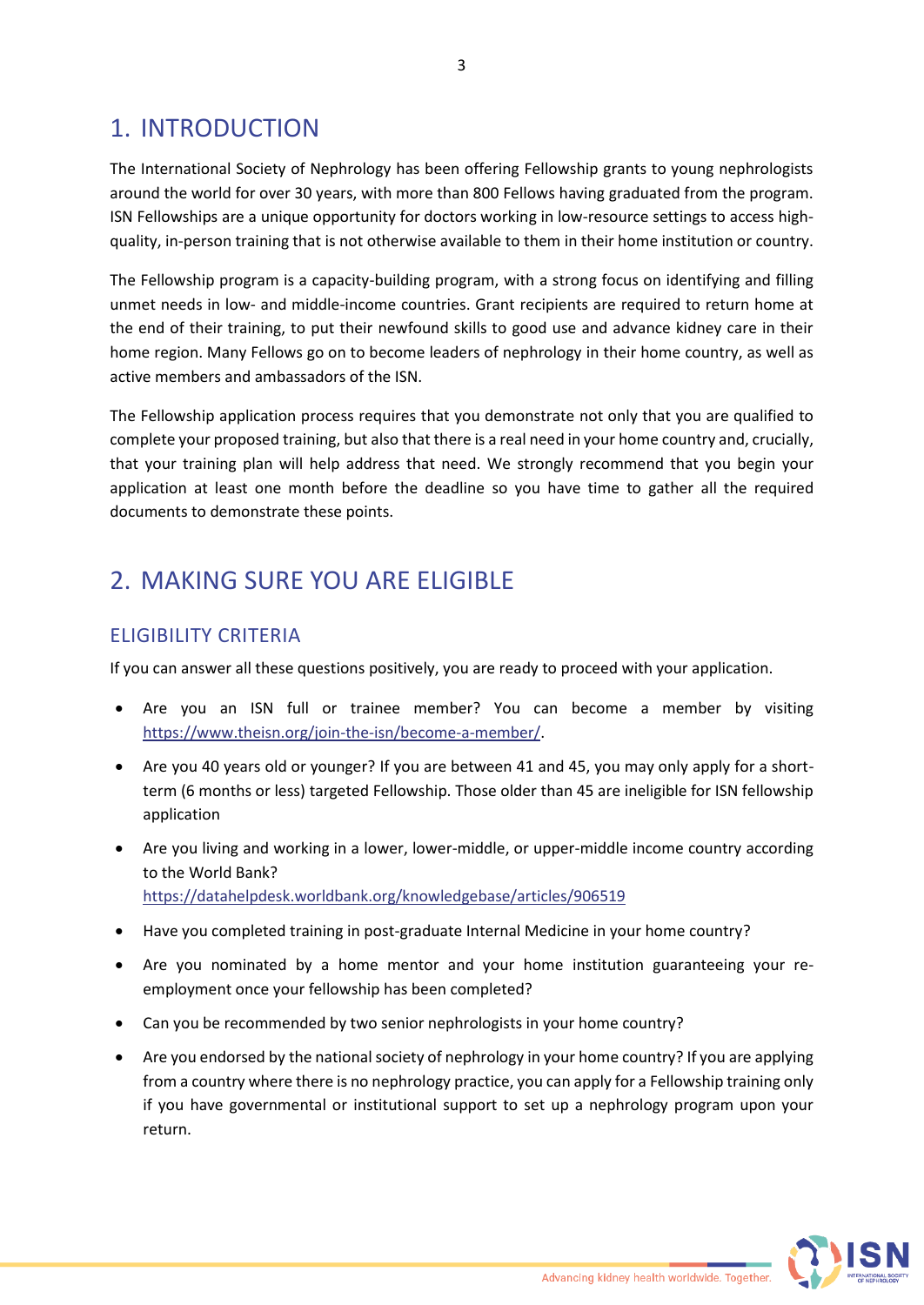- Have you identified an appropriate host mentor and Institution with whom you have agreed on a suitable training plan?
- Does your training plan reflect the skills and knowledge that are required by your Home Institution and which you can implement on your return?
- Can you understand and communicate in the host country's language?
- Are you willing to guarantee your return to your home country within three months of completing the training and report back your progress in home institute for the next three years? (Otherwise, all funds received from ISN must and will be refunded).
- For applicants interested in a 12-month clinical training, have you completed the Foundation course on the ISN Academy? (more details below).

### POINTS TO CONSIDER

- We strongly advise you to look for information about practical issues (tax, housing, transportation, security) in the host city prior to applying, as well as ensuring you will be able to get a visa to travel to the host country.
- **The ISN funds a maximum of 12 months of training for each Fellow.** If your host center offers a two-year training program, you will be permitted to complete the program, but you will need to find an alternative source of funding for the second year. You must also inform the ISN and request an exemption from returning home within three months of finishing your ISN Fellowship. Instead, you will be required to return home within three months of completing the two-year program.
- In most cases, applications should be to train at a center outside of your home country. However, the ISN will consider applications for same-country Fellowships in certain circumstances:
	- o You must be planning to travel to a different city for your Fellowship, and ideally you should be coming from a part of the country that has fewer resources for kidney care.
	- $\circ$  If your country has a local society of nephrology, you must verify with them if they can assist with local training opportunities, and only apply to the ISN as a last option.

Like all ISN Fellows, you must return home within three months of completing your training to benefit your local community.

• If you have already done an ISN Fellowship in the past, you are only eligible to apply for a shortterm (6 months or less) training.

# <span id="page-3-0"></span>3. PREPARING YOUR APPLICATION FILE

You can access the application form through the ISN Fellowship Program portal:

[http://fellowship.theisn.org](http://fellowship.theisn.org/)

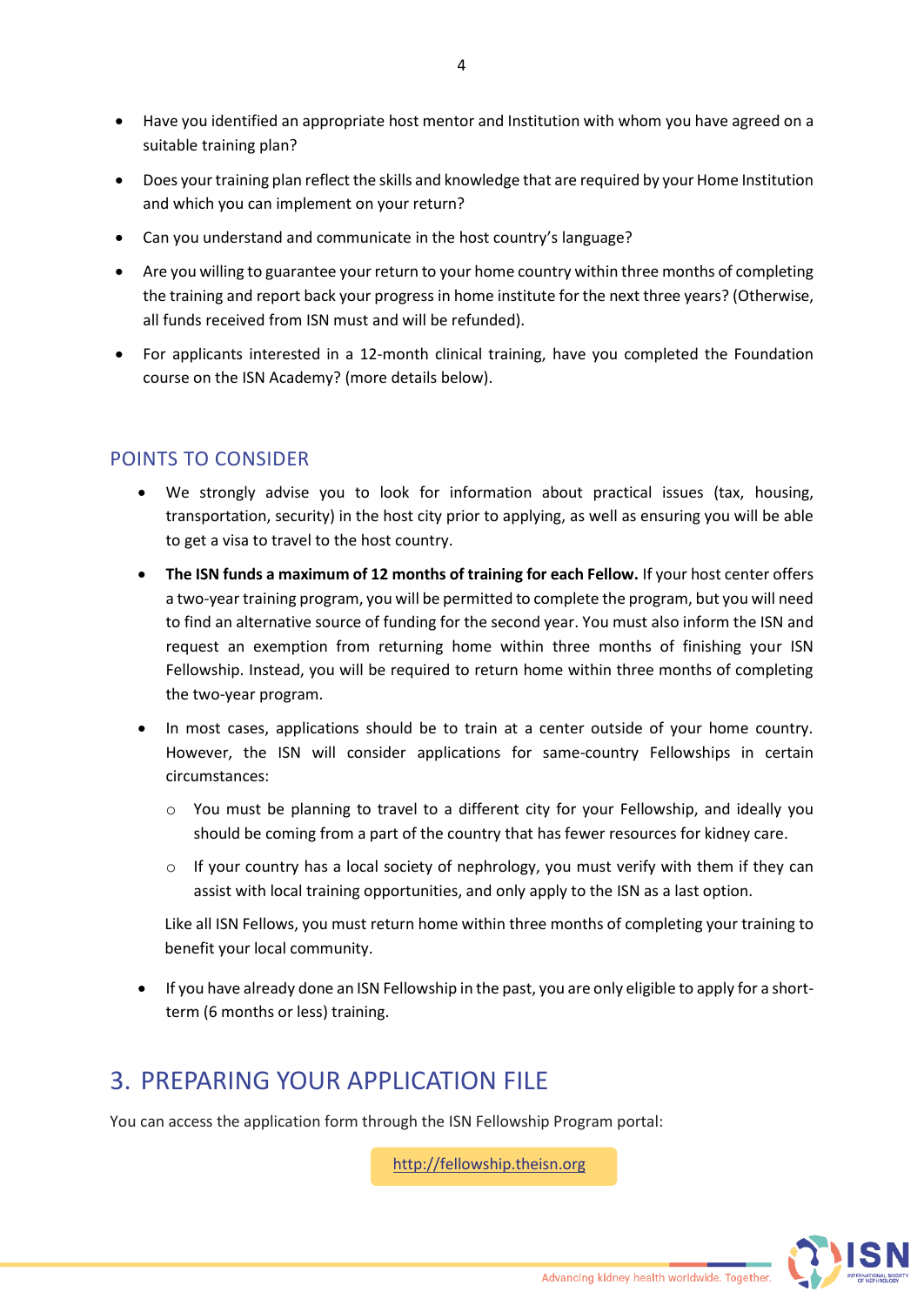**Your application will only be considered as complete if it contains ALL the following documents:** 

### APPLICATION FILE

- The completed and duly signed application form (online).
- The completed and duly signed Host Institution ID form (to be filled out by your Host Mentor online).
- An acceptance letter from the Host Institution that includes a detailed and customised training plan.
- A Curriculum vitae (CV) of maximum 3 pages.
- Applicant's letter describing the goals and objectives and how the training will benefit and impact the home country and Institution (250 words). The letter should include the candidate aspirations and at least 5 specific goals against which the success of the Fellowship will be judged home and how the training will benefit your Home country and Host Institution. It should be countersigned by your Home Mentor and hospital director.
- A nomination letter from your home mentor detailing the required type of training and explicitly stating adherence to the Declaration of Istanbul.
- A letter by relevant local society leader describing the number of nephrologists in home country, current education opportunities and how the training might impact the local nephrology standards. If there are no local society, you will need a letter from your regional society instead. Please contact the ISN if you need help contacting your regional society. If you are applying from a country where there is no nephrology practice, you can apply for a Fellowship training only if you have governmental or institutional support to set up a nephrology program upon your return.
- A letter from your home institution guaranteeing re-employment.
- Two recommendation letters from nephrologists in your Home Institution (or country).
- A photocopy of your passport or identity document.
- For those applying for a 12-month clinical training, the certificate of completion of the 5 modules of the Foundation Course [available on the ISN Academy.](https://academy.theisn.org/isn/#!*listing=3*browseby=8*sortby=2*media=40*c_id=318410)

### GENERAL TIPS AND COMMENTS

#### APPLICATION:

The application is a lengthy process, and we recommend you allocate enough time for it before submission. The ISN can only fund a limited number of Fellows each year and only candidates with a strong application file are accepted. If you have any questions that are not covered in these guidelines,

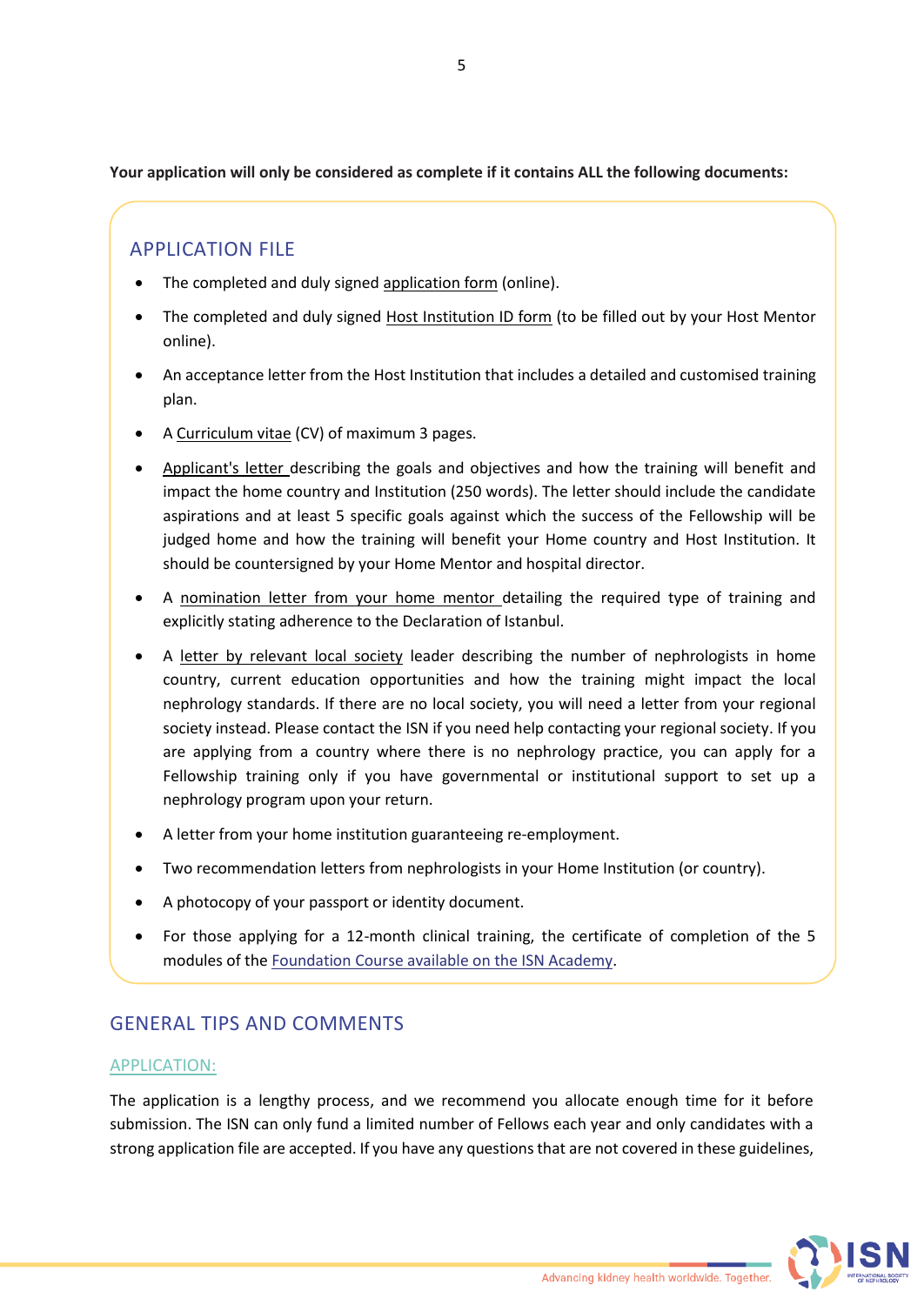please do not hesitate to contact ISN Staff a[t fellowship@theisn.org.](mailto:fellowship@theisn.org) It is advisable to do so well before the application deadline.

#### FORMS:

Your application must be submitted via the **[online application system](http://fellowship.theisn.org/)**. The ISN Fellowship Committee will not consider your application if sent by email or fax.

#### LETTERS:

Make sure all letters are written under official letterheads and duly signed. They will not be considered valid otherwise. All documents must be uploaded in pdf format.

#### FINDING A HOST INSTITUTION/MENTOR

As an applicant you are responsible for finding a mentor who agrees to host you at their center and be responsible for your training. You are free to select any host that you feel would be a good fit for your needs, although they of course must accept to train you and they will have to fill out the Host ID form as part of your application.

The ISN has selected **[21 ISN Regional Training Centers](https://www.theisn.org/wp-content/uploads/2021/03/ISN-RTC-2021-2026.pdf)** to provide in-depth specialized training to improve patient care in different regions of the world. While we accept applications to train at any center of the candidate's choice, applications to train at one of the ISN Regional Training Centers will be given priority consideration by the ISN Fellowship Committee. Therefore, contacting a Regional Training Center is often a good first step if you have difficulty finding a host mentor.

| <b>Center</b>                                  | <b>City</b>  | <b>Country</b>  | <b>Region</b> | Liaison<br><b>Officer</b>  | <b>Email Address</b>       |
|------------------------------------------------|--------------|-----------------|---------------|----------------------------|----------------------------|
| Cairo Kidney<br>Center                         | Cairo        | Egypt           | Africa        | Rashad<br><b>Barsoum</b>   | rashad.barsoum@gmail.com   |
| East African<br>Kidney<br>Institute            | Nairobi      | Kenya           | Africa        | <b>Bashir</b><br>Admani    | pedbashir@yahoo.com        |
| Charlotte<br>Maxeke<br>Academic<br>Hospital    | Johannesburg | South<br>Africa | Africa        | Graham<br>Paget            | graham.paget@wits.ac.za    |
| <b>Red Cross</b><br>Children's<br>Hospital     | Cape Town    | South<br>Africa | Africa        | Mignon<br><b>McCulloch</b> | mignon.mcculloch@uct.ac.za |
| Stellenbosch<br>Uni.,<br>Tygerberg<br>Hospital | Cape Town    | South<br>Africa | Africa        | Razeen<br><b>Davids</b>    | mrd@sun.ac.za              |
| UCT, Groote<br>Schuur<br>Hospital              | Cape Town    | South<br>Africa | Africa        | Kwazi<br><b>Ndlovu</b>     | kczndlovu@gmail.com        |
| Sahloul<br>Hospital                            | Sousse       | <b>Tunisia</b>  | Africa        | Abdellatif<br>Achour       | abdellatif.achour@rns.tn   |

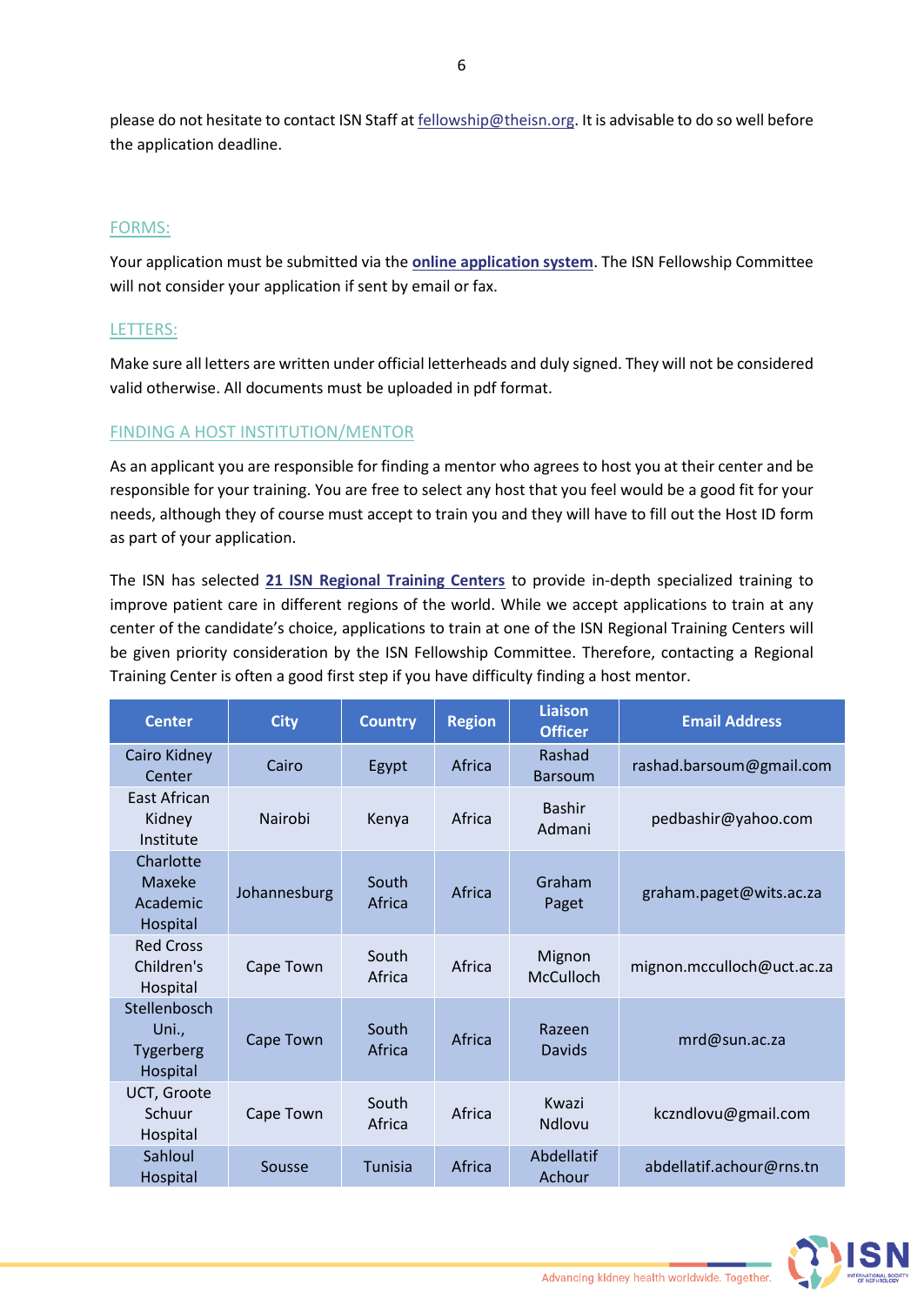| Fundación<br>Valle del Lili              | Cali              | Colombia      | Latin<br>America                  | Jaime<br>Restrepo             | restrepojaime@hotmail.com  |
|------------------------------------------|-------------------|---------------|-----------------------------------|-------------------------------|----------------------------|
| <b>FUNDANIER</b>                         | Guatemala<br>City | Guatemala     | Latin<br>America                  | <b>Randall Lou-</b><br>Meda   | randall lou@yahoo.com      |
| Hasheminejad<br><b>Kidney Center</b>     | Tehran            | Iran          | Middle<br>East                    | Shahrzad<br>Ossareh           | ossareh_s@hotmail.com      |
| <b>City Clinical</b><br>Hospital         | <b>Moscow</b>     | <b>Russia</b> | <b>NIS &amp;</b><br><b>Russia</b> | Elena<br>Zakharova            | helena.zakharova@gmail.com |
| Nanjing<br>University                    | Nanjing           | China         | <b>NE Asia</b>                    | Xianghua<br>Huang             | hxhszb@163.com             |
| Peking<br>University                     | <b>Beijing</b>    | China         | <b>NE Asia</b>                    | <b>Yuging Chen</b>            | chenyuqing112@hotmail.com  |
| Sun Yat-sen<br>University                | Guangzhou         | China         | <b>NE Asia</b>                    | <b>Xueging Yu</b>             | yuxq@mail.sysu.edu.cn      |
| <b>Hospital Kuala</b><br>Lumpur          | Kuala Lumpur      | Malaysia      | <b>OSEA</b>                       | Nurul Z.<br><b>Nordin</b>     | nurulzaynah@gmail.com      |
| <b>King</b><br>Chulalongkorn<br>Hospital | <b>Bangkok</b>    | Thailand      | <b>OSEA</b>                       | Yingyos<br>Avihingsanon       | yingyos.a@gmail.com        |
| Cho Ray<br>Hospital                      | Ho Chi Minh       | Vietnam       | <b>OSEA</b>                       | Huong Thi<br><b>Bich Tran</b> | huongtrandr@yahoo.com      |
| Osmania<br>General<br>Hospital           | Hyderabad         | India         | South<br>Asia                     | Maanisha<br>Sahay             | drmanishasahay@gmail.com   |
| <b>PGIMER</b>                            | Chandigarh        | India         | South<br>Asia                     | Harbir S.<br>Kohli            | kohlihs2009@gmail.com      |
| Sanjay Gandhi<br>Institute               | Lucknow           | India         | South<br>Asia                     | Narayan<br>Prasad             | narayan.nephro@gmail.com   |
| St. John's<br>Hospital                   | Bengaluru         | India         | South<br>Asia                     | Arpana<br>lyengar             | arpanaiyengar@gmail.com    |

#### HOST INSTITUTION:

- A maximum number of 2 long-term ISN Fellows can be accepted per year in the same host institution.
- Applicants that are already in training at their Host Institution are not eligible to apply for a grant and their applications will not be considered by the ISN Fellowship Committee.

#### TRAINING PLAN:

The Committee members who score your application expect an indication from the Host Institution of the training to be provided, with sufficient details to help them judge that there is a match between your aspirations, the host center's offer and the strategy of the home center. The host mentor must adjoin a specific training plan to the letter of acceptance in order for it to be valid. **Do not neglect this part and make sure you allocate an appropriate amount of time with your host mentor to establish jointly a strong training plan.**

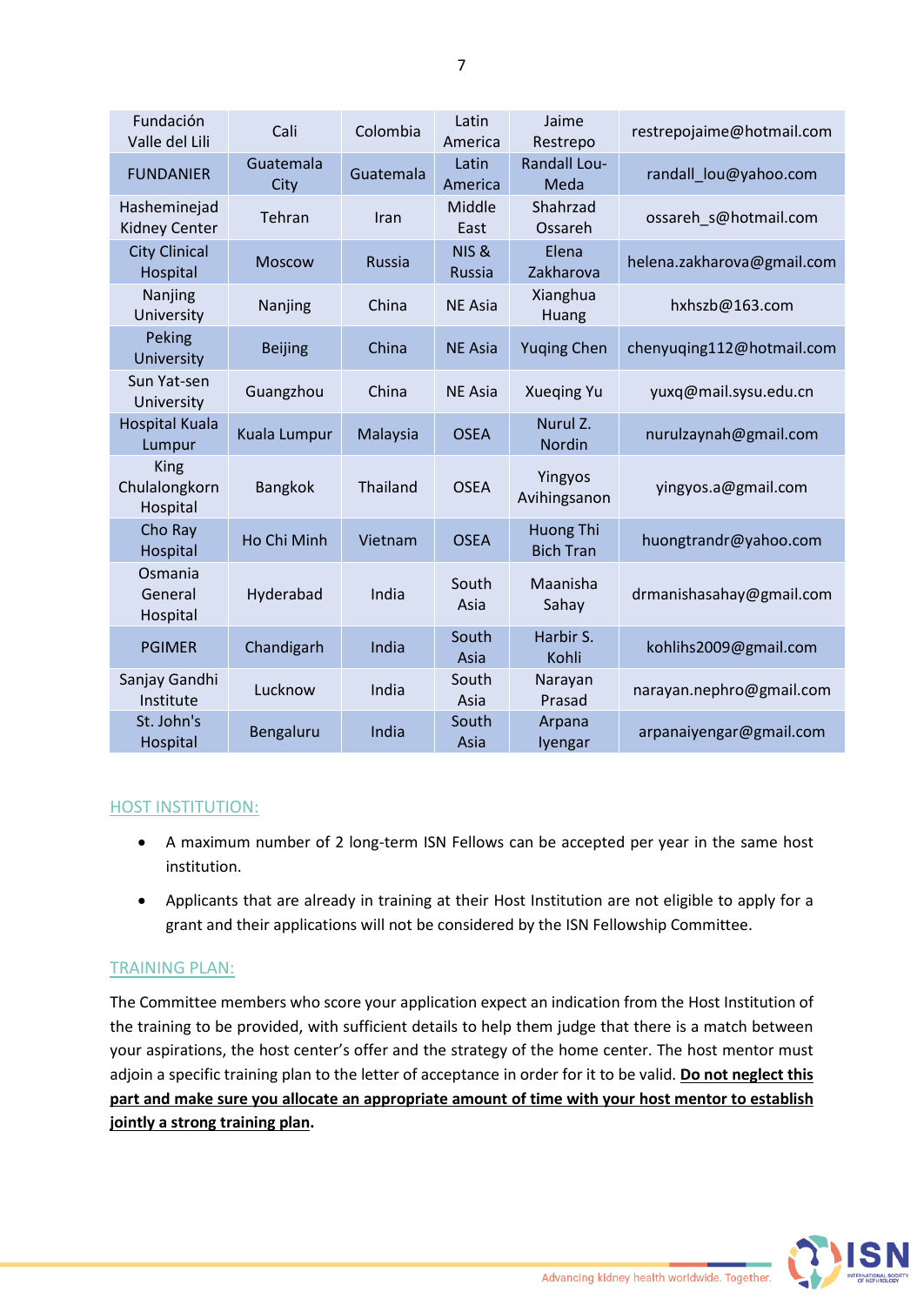#### HOME INSTITUTION:

- Your home institution is where you will be employed in your home country following your Fellowship. As such, the training plan should directly address the needs of that institution. Those needs should be detailed in the nomination letter from your home mentor.
- In order to ensure that your training will have the most benefit to patients in your home country, your home institution must be a public institution. Doctors working in private settings are not eligible to apply for a Fellowship.
- You must upload a letter from your home institution clearly stating that your re-employment there is guaranteed upon completion of your training.

#### ISN MEMBERSHIP:

#### **In order to be eligible, you need to be an ISN full or trainee member**. **Both your home and host Mentors must be current ISN full members as well.**

This is a key condition for your application to be eligible. If their membership fees are not paid, the application will not be submitted to the ISN Fellowship Committee. If you wish us to invite them to enrol and/or wish them to have a list of the benefits of ISN membership, do not hesitate to contact ISN HQ [\(membership@theisn.org\)](mailto:membership@theisn.org) or visit the ISN Membership pages on th[e ISN website.](https://www.theisn.org/join-the-isn/become-a-member/)

#### START DATE AND DURATION:

ISN Fellowships are between three and twelve months in duration. The date when you plan to start your training should be agreed with your home and host mentors. You must start your training within six months of being informed of the outcome, which is usually 3-4 months after the deadline.

**If you are applying by May 1st:** Your start date should be between September of this year and March of next year

**If you are applying by October 1st**: Your start date should be February and September of next year

Remember to keep in mind processing time for travel visas and licensing when choosing a start date.

#### LANGUAGE:

The application and all enclosed documents **must** be written in English. Documents submitted in any other language will not be submitted to the ISN Fellowship Committee. No exception to this rule will be made.

It is the responsibility of the host and home institutions to ensure that the applicant's language capabilities are sufficient to efficiently undertake the ISN Fellowship training and meet any language proficiency requirements of the Host country. The ISN does not conduct any language tests.

#### HANDS-ON TRAINING VERSUS OBSERVERSHIP:

The ISN Fellowship Committee will prioritise applications for hands-on training, the impact of which will be greater upon return at the home institution. While establishing the training plan, please make

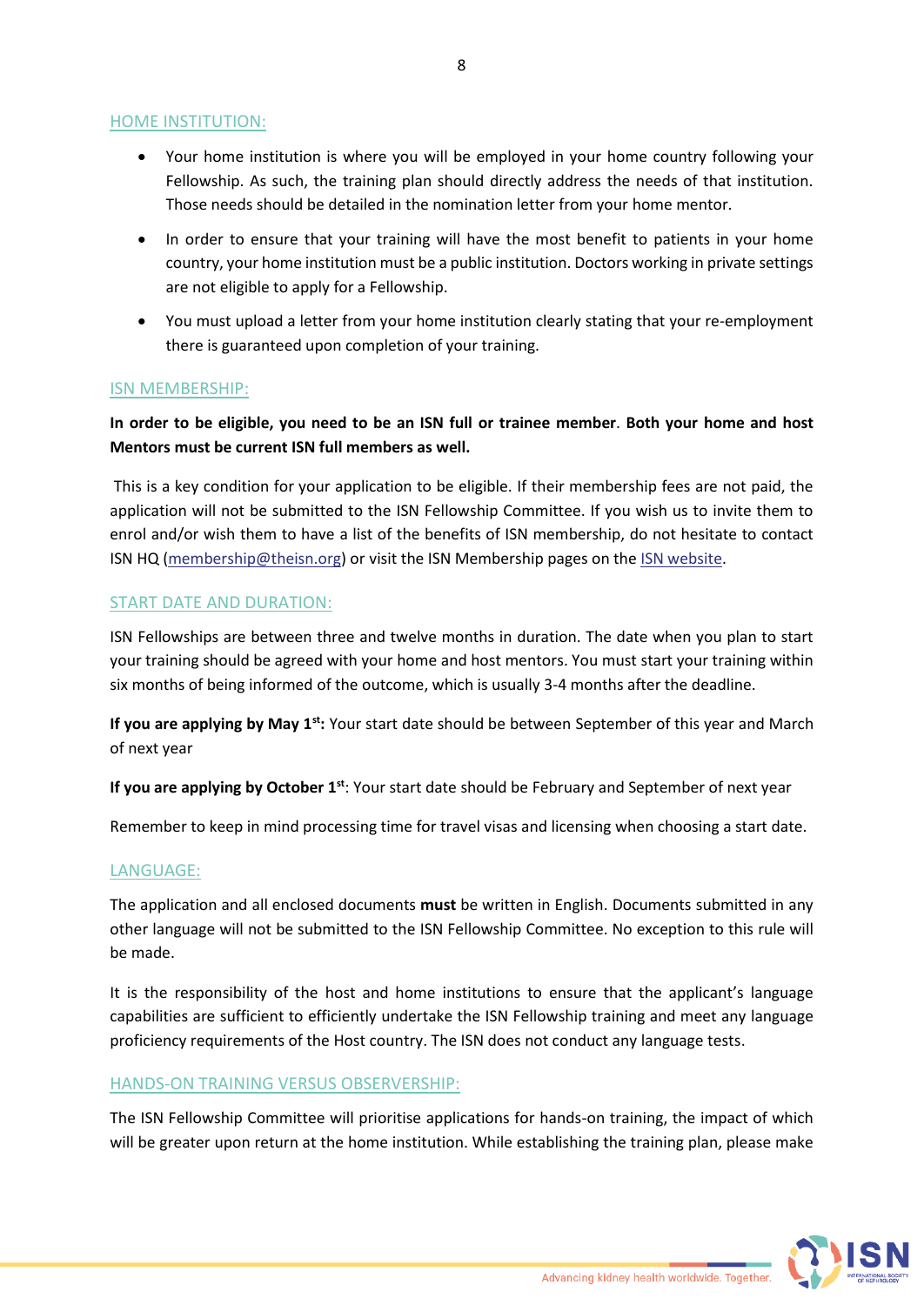sure that you will be able to have direct contact with patients. This requires a medical license from your host country that will allow you to provide direct clinical care.

In the event that only 'observership' training should be possible, please make sure to justify how this will be useful to the home country.

Funding for procedure-oriented training (vascular access, PD catheter insertion, renal biopsies, interventional radiology, etc) requires evidence that direct hands-on clinical care is allowed at the Host Institution.

#### LICENSING REQUIREMENTS:

In some countries, training with a clinical emphasis is contingent upon specific licensing requirements

- Applicants for centers in the **USA** and **Canada** must be aware that the USMLE examination is necessary for clinical training and direct patient access.
- Applicants for centers in the **United Kingdom** must obtain the GMC registration for clinical training and direct patient access.
- It is also the case in **Australia** and **South Africa**, where specific licences are required.

**Kindly note that the ISN Fellowship Committee may decide to retain the payment of an ISN Fellowship grant in the event that the lack of licence prevents from meeting the clinical objectives of the training.**

Please make sure to initiate registration processes for these licences as soon as you are accepted at the Host Center.

#### INTRAREGIONAL TRAININGS

The ISN Fellowship Committee will prioritise applications for intraregional trainings. Over recent years, the ISN Fellowship Program has expanded to allow and encourage opportunities for nephrologists from emerging countries to train in well-developed host centers in their own region, rather than exclusively in North America, Europe, or Australasia. Regional centers are more likely to guarantee hands-on training.

In this context, ISN has reached agreements with a number of partners. Applications that meet the eligibility criteria of partnerships are encouraged and more likely to be successful. More details can be found on the [ISN website.](https://www.theisn.org/in-action/grants/fellowship/)

#### DECLARATION OF ISTANBUL (DOI):

Following ISN's adherence to the [Declaration of Istanbul,](https://www.declarationofistanbul.org/) it has become an important requirement and a criterion of selection that all parties in an ISN Fellowship training confirm they endorse the Declaration of Istanbul.

#### DOUBLE APPLICATIONS:

Applications with acceptance in more than one host center will not be eligible.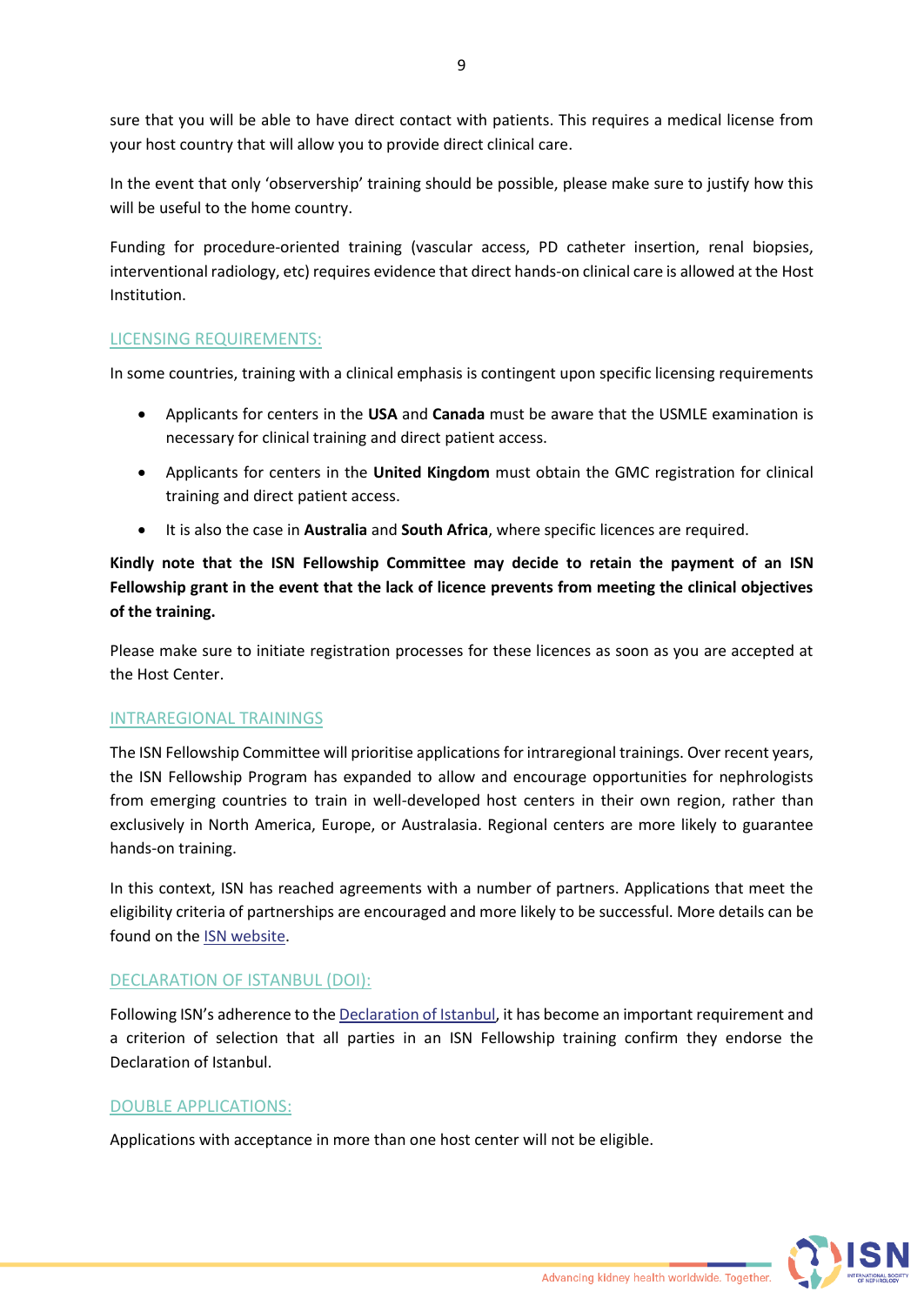Any other specific Host requirements that are not mandatory for ISN should be formulated by the Host Institution.

#### TUITION FEE FROM HOST INSTITUTION:

No tuition fees should be paid by an ISN Fellow, and in the event that the host institution is charging academic costs, the applicant should declare them on the application form.

#### FELLOWSHIP FOUNDATION COURSE:

Candidates applying for a **12-month clinical training** are required to complete the [ISN Fellowship](https://academy.theisn.org/isn/#!*listing=3*browseby=8*sortby=2*media=40*c_id=318410)  [Foundation Course](https://academy.theisn.org/isn/#!*listing=3*browseby=8*sortby=2*media=40*c_id=318410) on the ISN Academy and get the certificates of completion BEFORE they apply to the ISN Fellowship Program.

The Foundation course includes five modules on AKI, GFR, Glomerular Diseases, Dialysis and CKD. It is only accessible on the ISN Academy for subscribers and ISN members. Therefore, if you are getting or renewing your ISN membership in order to apply for a Fellowship, you will need to do so before you can take the Foundation Course.

At the end of each module, you will need to answer two short-response questions. Your will be saved and appended to your Fellowship application after it is submitted.

# <span id="page-9-0"></span>4. SUBMITTING YOUR APPLICATION

The ISN Fellowship Program has two separate application rounds a year. The respective deadlines for submitting complete applications with all supporting documents are *May 1* and *October 1*.

You can register and complete your application on our portal (it will open approximately 3 months before the deadline):

[http://fellowship.theisn.org](http://fellowship.theisn.org/)

All information provided is entered into a database for future reference and is verified by the ISN Headquarters. Upon receipt of the application form and check for completion by the ISN Headquarters, a confirmation will be sent to you. If your application if not complete, you will receive an email specifying the missing details and you will need to re-submit it.

The results are announced via e-mail approximately 3 months after the deadline, i.e., in August/September and December/January respectively.

No application will be accepted past the above deadlines. It is therefore highly recommended that you start the process months ahead as it can sometimes take time to gather all necessary documents.

|                             | <b>Session 1</b> | <b>Session 2</b> |
|-----------------------------|------------------|------------------|
| <b>Application deadline</b> | October 1        | May 1            |

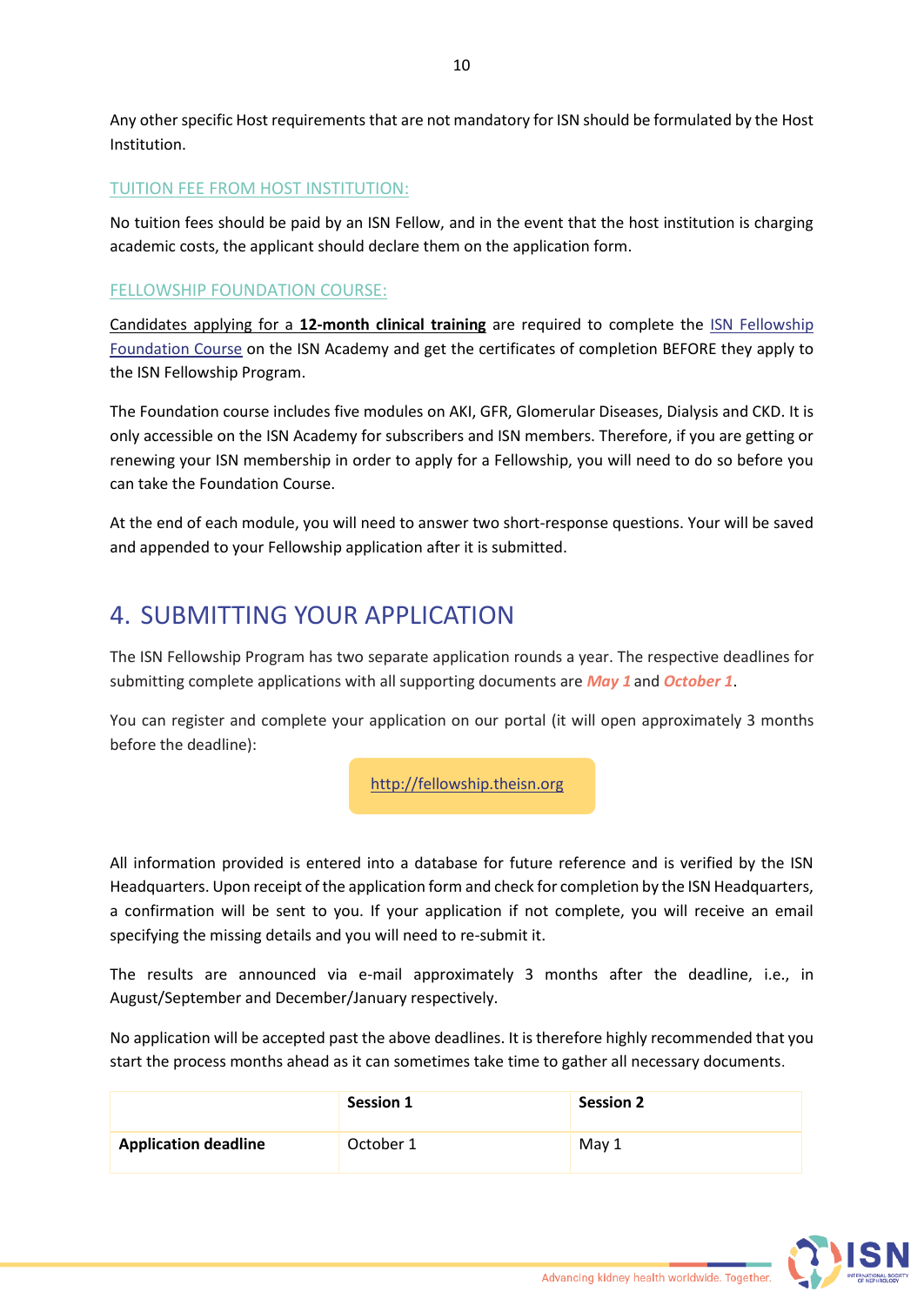| <b>Announcement of results</b> | December                                                              | August                                                                |
|--------------------------------|-----------------------------------------------------------------------|-----------------------------------------------------------------------|
| <b>Start of training</b>       | Within 6 months upon<br>reception of your acceptance<br>letter        | Within 6 months upon<br>reception of your acceptance<br>letter        |
| <b>Return home</b>             | Within 3 months upon<br>completion of your ISN<br>Fellowship training | Within 3 months upon<br>completion of your ISN<br>Fellowship training |

# <span id="page-10-0"></span>5. REVIEWING PROCESS

Each application is reviewed by members of the ISN Fellowship Committee. The selection of the most deserving applicants is based upon an objective and fair scoring system. The scoring reflects various factors such as:

- Academic qualifications (level of training possibilities within home country and applicant's qualifications to undertake proposed training plan).
- Your past experience and achievements.
- Hands-on training vs observership.
- Detailed training plan with focused objectives.
- Adequateness of match between the training plan and training opportunities at the Host Institution.
- Host ID form.
- Relevance and need by the home institution as well as the potential impact of the training (contribution to the progress of local nephrology).
- Available resources at the home institution for practice after the training.
- The number of ISN Fellowship granted to the same home country over the past three years.
- Involvement in other ISN Programs, especially the ISN Sister Renal Centers and Clinical Research Programs.
- Age of the candidate.
- The strength and relevance of the recommendation letters.

**You should make sure that you present, as part of your application, a detailed and coherent training plan justifying the proposed training, describing your goals, ambitions and expectations, and giving cogent reasons for your choice of host center.**

Due to the competitive nature of the ISN Fellowship Program, you are always compared to all other candidates and your chances of success depend very much on the number of applicants as well as their

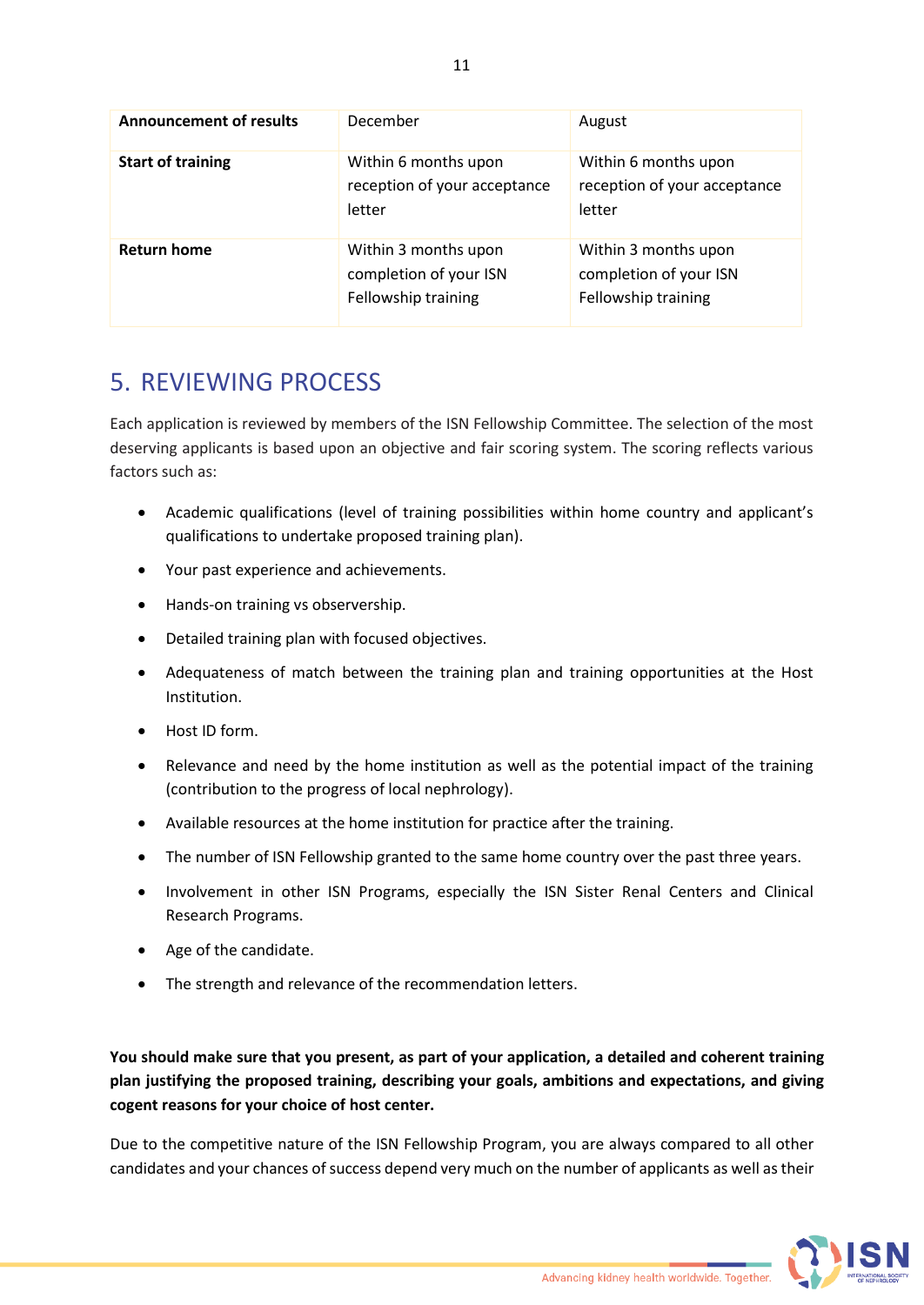relative strengths and weaknesses. Every year we are faced with more and more applications for the program and because our procedures and budget remain the same, we are obliged to also reject more candidates every year.

# <span id="page-11-0"></span>6. OUTCOME

Approximately 3 months after the application deadline, all applicants are notified in writing about their acceptance or rejection in the ISN Fellowship Program. The successful candidates will be informed about their grant and their names will be announced on the ISN website. You may be partially or fully sponsored by different partner organisations and this will be announced in your acceptance letter (see the ISN website for details of the various co-sponsored training for which you may be eligible).

Once you have started making your travel arrangements and applying for a visa (if necessary), you must inform the ISN Headquarters about your exact starting date.

### CONCURRENT FUNDING

You must declare any concurrent funding or funding applications to other organisations. If both your ISN and other applications are successful, then you will be encouraged to accept the other application so that more ISN funds are available for other trainees. You may be permitted to have concurrent funding up to a value of 10,000 USD pro rata - but beyond that the value of the ISN Fellowship would be reduced by the additional funding above the 10,000 USD pro rata.

### REAPPLYING

If your application is ultimately unsuccessful, you will receive a letter that includes feedback from the reviewers. You are permitted to apply for an ISN Fellowship training under the same Host Mentor up to three times.

# <span id="page-11-1"></span>7. LIVING IN YOUR HOST INSTITUTION

### **INSURANCES**

ISN cannot be held liable for any consequences related to travelling or staying abroad. The responsibility for procuring health/accident and travel insurances remains with the ISN Fellow; you or your relatives cannot hold ISN responsible in the event of untoward events or experiences.

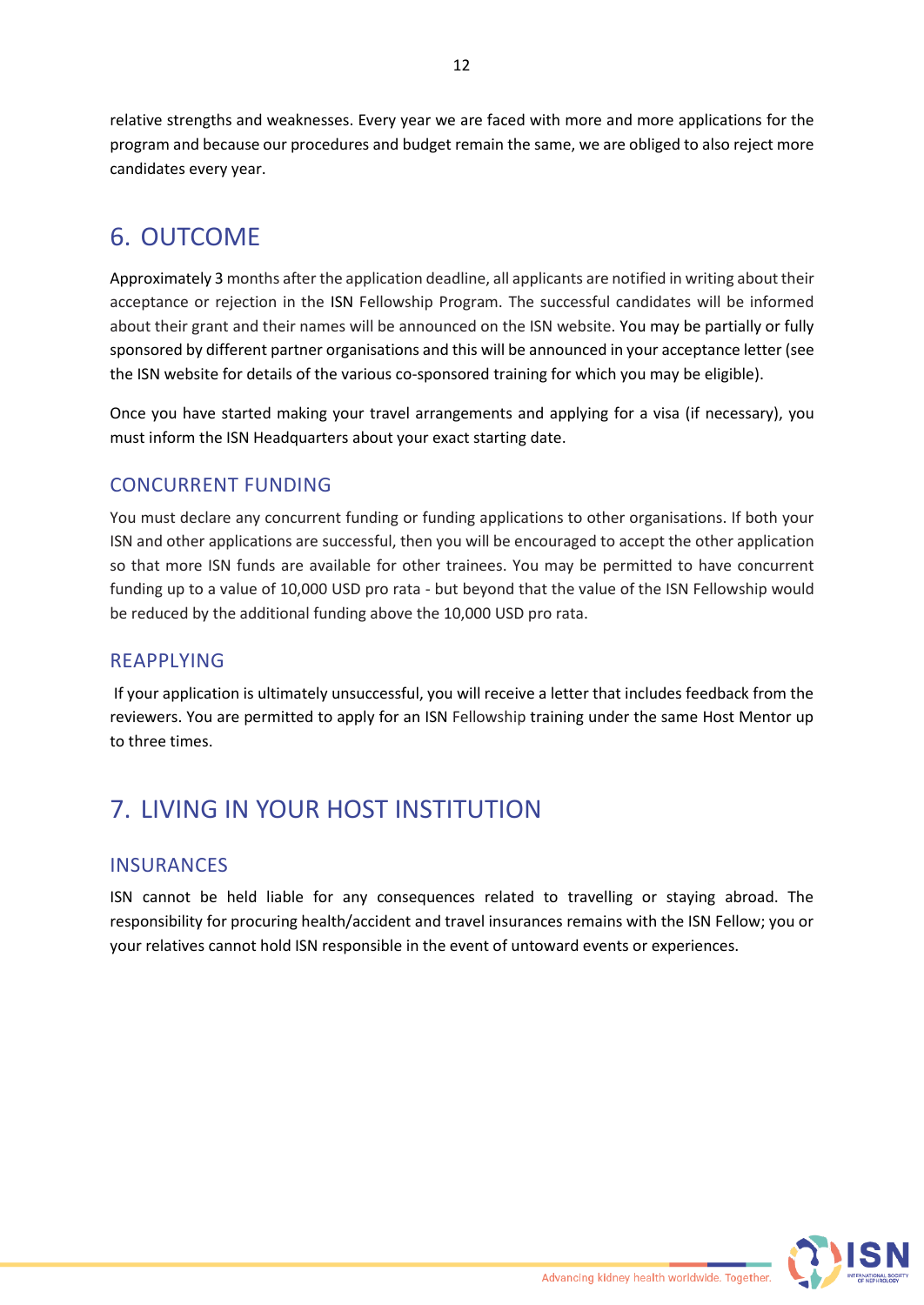### FINANCIAL SUPPORT

**ISN Fellowship grants are awarded on the condition that Fellows return to their respective home country within three months after completion of the training to actively practice nephrology, teach, and help improve the standards of medical treatment and education in your home country. The progress report for the next three years of each year in home institute is expected. Failure to do so, unless exempted in writing by the Program Chair, means you are in violation of the conditions of the Fellowship and must pay back the grant money to the ISN.**

The total sum of the grant is in alignment with the length of the training and varies according to the anticipated expenses in the host country, as per World Bank data. Grants are intended to cover, or offset, all costs related to the ISN Fellowship, including travel, accommodation and living expenses. The grant is intended to cover expenses of the ISN Fellow, not his/her family.

- For short-term training (up to 6 months), the grant is paid as one instalment shortly after your arrival in the Host Institution.
- For longer training, the grant is typically paid in two instalments separated by 6 months. The first instalment amounts to 60% of the total grant.

In order to receive your grant or first instalment (if you are on a long-term training), you must fill out the payment request form and send it to the ISN Headquarters through the online system. This document must be signed by your host mentor in order to be valid. If all information is in good order, you will receive your grant within the next 2 weeks. It is therefore advised that you take some spending money in order to cover your expenses upon your arrival.

You may opt to receive your payment either in the form of a wire transfer or a check (not recommended). The payment can also be sent to your Host Institution if more convenient to you.

Towards the end of the first 6 months, you must again send a "Payment Request Form" to Headquarters to obtain the second instalment payment (for applicable ISN Fellowships).

Please note that ISN does not have any information on local tax policies.

### ONLINE COURSES DURING HANDS-ON TRAINING

Accepted ISN Fellows will be expected to participate in courses on the ISN Academy during their hands-on training at their host center, to complement their learning.

A curriculum of shortlisted ISN Academy resources will be provided to successful ISN Fellows that will need to complete during their hands-on training, depending on their area of interest (i.e., clinical nephrology, hemodialysis, peritoneal dialysis, transplantation, pediatric nephrology, renal pathology, etc).

Each curriculum will contain resources to complete every fortnight on average (i.e., 26 modules for a 12-month training or 13 modules for a specialized 6-month training).

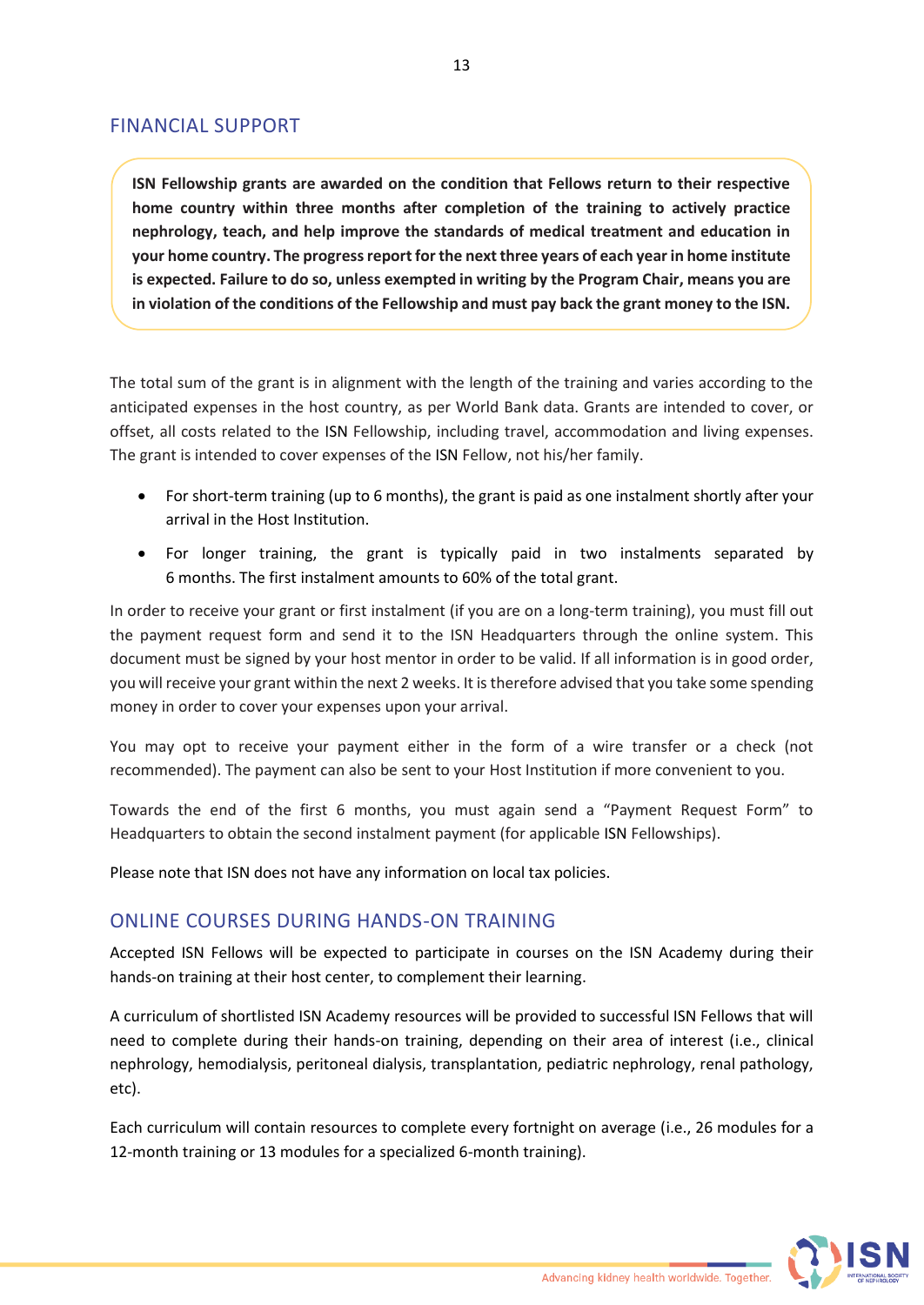#### PICTURES

The ISN would be very thankful to receive pictures of your training at any time. These may be used in the ISN website and social media channels, and any publications on ISN Programs with your permission.

#### TRAINING EXTENSION

You may apply for an extension of your training at the Host Institution if the Home and Host Mentors feel this is necessary for a successful completion of your training plan, and that the need is justified.

ISN can only guarantee funding for a maximum of one year and will turn down applications longer than this duration.

Please note that requests for extension are reserved to ISN Fellows who have received an initial funding up to 9 months. The total training duration is limited to **12 months maximum** (covering the initial training and the extension).

ISN Fellows who are following a 24-month training curriculum are advised to seek additional sources of funding to cover the second year of the program, as this will not be supported by ISN.

As ISN cannot pay a grant retrospectively, please be aware that if you wish to apply for an extension, you have to take into account that ISN typically needs two to three months before announcing the results of the application round.

The application deadlines for a review of an extension application are the same as for a regular application: *May 1* and *October 1*.

However, a different application form has to be filled out and enclosures are slightly different.

You can register or login your current account and submit an extension the online application portal:

[http://fellowship.theisn.org](http://fellowship.theisn.org/)

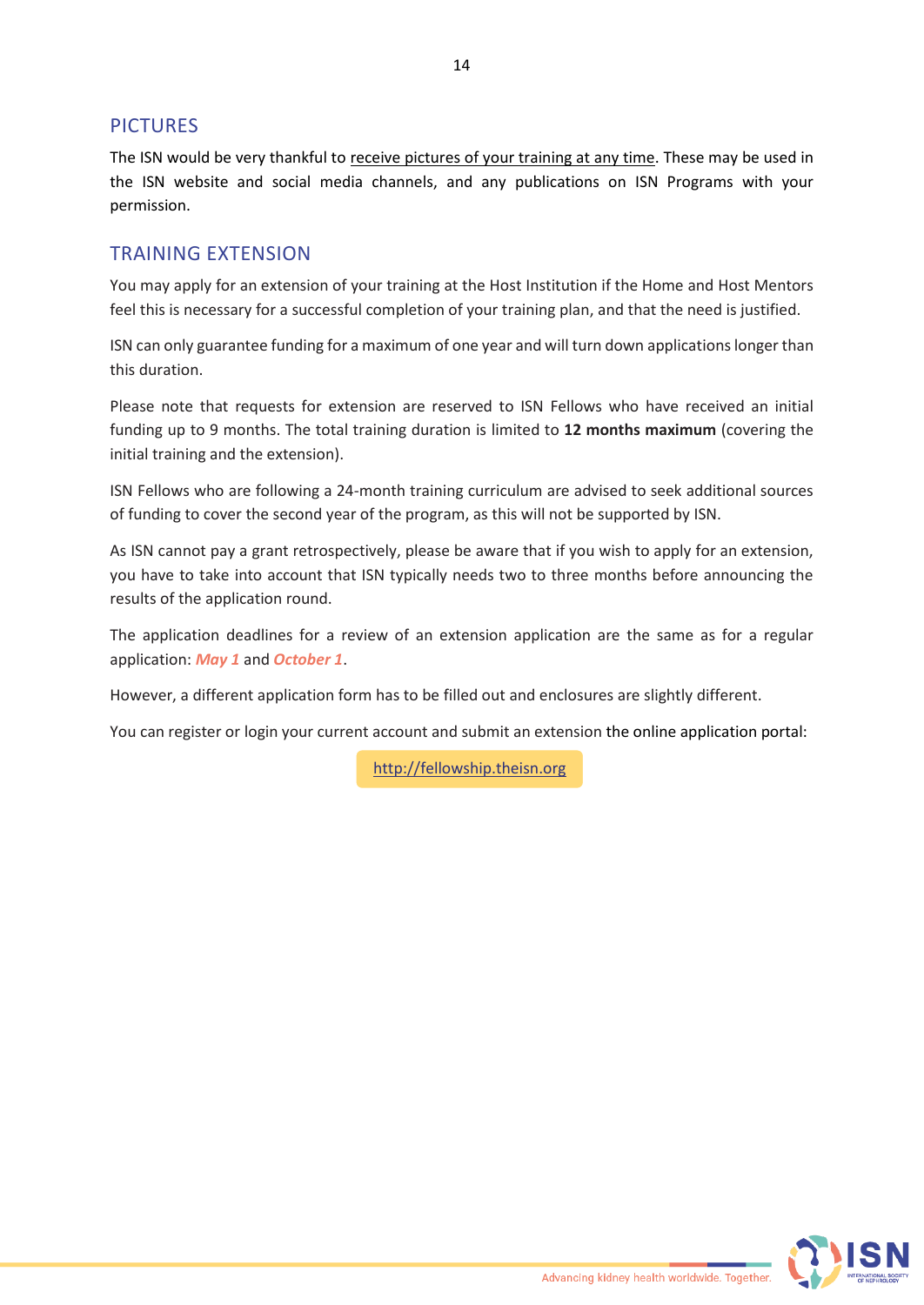#### EXTENSION APPLICATION FILE

- The completed and duly signed application form.
- A report on the training achieved signed and approved by both the home and host mentors. The report should mention the progress achieved against the specific goals set at the beginning of the training.
- A description of the purpose for Extension signed or written by your host mentor.
- A letter of approval of extension from the host mentor.
- Proposed training plan.
- A letter of acceptance from the host institution director.
- A letter of Approval of Extension from the home mentor.
- A letter from the applicant's home institution guaranteeing re-employment.

## <span id="page-14-0"></span>8. FINISHING YOUR TRAINING

**You are required to return home within 3 months after completion of your training** and must work in your Home Institution for a period of at least 3 years and fill a long-term position in your home country in line with your training objectives. Failure to show proof of return home and submission of yearly progress reports will result in you having to return all received grant money to the ISN.

By the end of the training, you must complete the end-of-training report (a form is available through the online application system). Your host mentor will be requested to fill out a short report about your performance. Those reports are required to be submitted to the ISN within three months after the end of your training.

After verification and approval of the reports by the ISN Fellowship Committee, ISN membership privileges will be activated (these depend on the length of the training period as shown in the table below).

| <b>Training duration</b> | <b>Benefits</b>                                                                                     |
|--------------------------|-----------------------------------------------------------------------------------------------------|
| <b>7 - 12 months</b>     | Priority to obtain a travel grant to 1 WCN<br>$\bullet$<br>Use the title "ISN FELLOW"<br>$\bullet$  |
| 6 months or less         | Priority to obtain a travel grant to 1 WCN<br>$\bullet$<br>Use the title "ISN SCHOLAR"<br>$\bullet$ |